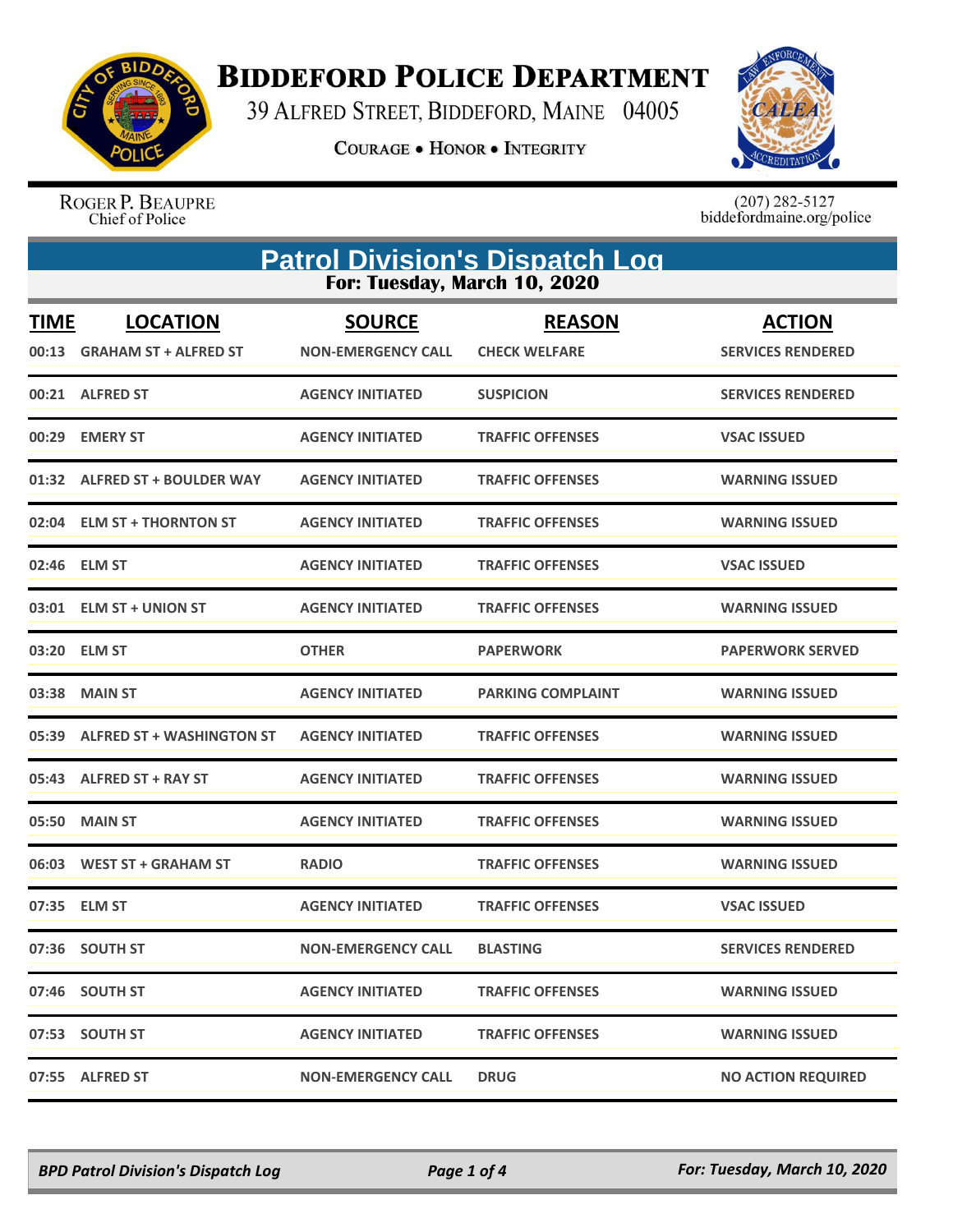| <b>TIME</b> | <b>LOCATION</b>                                                                                                         | <b>SOURCE</b>             | <b>REASON</b>                | <b>ACTION</b>                |  |  |
|-------------|-------------------------------------------------------------------------------------------------------------------------|---------------------------|------------------------------|------------------------------|--|--|
|             | 08:03 ADAMS ST + MAIN ST                                                                                                | <b>AGENCY INITIATED</b>   | <b>TRAFFIC OFFENSES</b>      | <b>WARNING ISSUED</b>        |  |  |
|             | 08:06 SOUTH ST                                                                                                          | <b>AGENCY INITIATED</b>   | <b>TRAFFIC OFFENSES</b>      | <b>VSAC ISSUED</b>           |  |  |
| 08:25       | <b>MAIN ST</b>                                                                                                          | <b>AGENCY INITIATED</b>   | <b>TRAFFIC OFFENSES</b>      | <b>WARNING ISSUED</b>        |  |  |
|             | 08:30 MAIN ST                                                                                                           | <b>AGENCY INITIATED</b>   | <b>ANIMAL COMPLAINT</b>      | <b>WARNING ISSUED</b>        |  |  |
|             | 08:35 MAPLEWOOD AVE                                                                                                     | <b>AGENCY INITIATED</b>   | <b>TRAFFIC OFFENSES</b>      | <b>VSAC ISSUED</b>           |  |  |
|             | 08:40 PEARL ST                                                                                                          | <b>E-911 CALL</b>         | 911 MISUSE                   | <b>NEGATIVE CONTACT</b>      |  |  |
|             | 08:51 MAIN ST                                                                                                           | <b>AGENCY INITIATED</b>   | <b>TRAFFIC OFFENSES</b>      | <b>VSAC ISSUED</b>           |  |  |
|             | 08:58 ELM ST                                                                                                            | <b>NON-EMERGENCY CALL</b> | <b>BURNING HOT FIRE</b>      | <b>SERVICES RENDERED</b>     |  |  |
|             | 09:12 SOUTH ST                                                                                                          | <b>AGENCY INITIATED</b>   | <b>TRAFFIC OFFENSES</b>      | <b>WARNING ISSUED</b>        |  |  |
|             | 09:25 ALFRED ST                                                                                                         | <b>AGENCY INITIATED</b>   | <b>TRAFFIC OFFENSES</b>      | <b>VSAC ISSUED</b>           |  |  |
|             | 09:29 WASHINGTON ST                                                                                                     | <b>AGENCY INITIATED</b>   | <b>TRAFFIC OFFENSES</b>      | <b>WARNING ISSUED</b>        |  |  |
|             | 09:30 CUTTS ST                                                                                                          | <b>NON-EMERGENCY CALL</b> | <b>CHECK WELFARE</b>         | <b>SERVICES RENDERED</b>     |  |  |
|             | 09:48 CUTTS ST                                                                                                          | <b>NON-EMERGENCY CALL</b> | <b>MESSAGE DELIVERY</b>      | <b>NEGATIVE CONTACT</b>      |  |  |
|             | 10:03 POOL ST                                                                                                           | <b>AGENCY INITIATED</b>   | <b>TRAFFIC OFFENSES</b>      | <b>VSAC ISSUED</b>           |  |  |
|             | 10:15 ALFRED ST                                                                                                         | <b>AGENCY INITIATED</b>   | <b>TRAFFIC OFFENSES</b>      | <b>VSAC ISSUED</b>           |  |  |
|             | <b>10:36 MAIN ST</b>                                                                                                    | <b>AGENCY INITIATED</b>   | <b>TRAFFIC OFFENSES</b>      | <b>WARNING ISSUED</b>        |  |  |
|             | 11:08 MAY ST                                                                                                            | <b>AGENCY INITIATED</b>   | <b>TRAFFIC OFFENSES</b>      | <b>WARNING ISSUED</b>        |  |  |
|             | 11:16 YALE ST                                                                                                           | <b>AGENCY INITIATED</b>   | <b>TRAFFIC OFFENSES</b>      | <b>WARNING ISSUED</b>        |  |  |
|             | 11:29 POOL ST + MEETINGHOUSE RD                                                                                         | <b>AGENCY INITIATED</b>   | <b>OPER AFTER SUSPENSION</b> | <b>CITATION ISSUED</b>       |  |  |
|             | OFFENDER: KENNETH J CORDWELL  AGE: 46  RESIDENT OF: AUGUSTA, ME<br>CHARGE: OPERATING WHILE LICENSE SUSPENDED OR REVOKED |                           |                              |                              |  |  |
|             | 11:50 LIND AVE                                                                                                          | <b>E-911 CALL</b>         | <b>MEDICAL W/ ASSIST</b>     | <b>TRANSPORT TO HOSPITAL</b> |  |  |
|             | 12:05 ELM ST                                                                                                            | <b>AGENCY INITIATED</b>   | <b>TRAFFIC OFFENSES</b>      | <b>WARNING ISSUED</b>        |  |  |
|             | 12:14 CUTTS ST                                                                                                          | <b>NON-EMERGENCY CALL</b> | <b>ANIMAL COMPLAINT</b>      | <b>SERVICES RENDERED</b>     |  |  |
|             | 12:28 ELM ST                                                                                                            | <b>NON-EMERGENCY CALL</b> | <b>ARTICLES LOST/FOUND</b>   | <b>SERVICES RENDERED</b>     |  |  |
|             | 12:32 ALFRED ST                                                                                                         | <b>AGENCY INITIATED</b>   | <b>TRAFFIC OFFENSES</b>      | <b>VSAC ISSUED</b>           |  |  |

*BPD Patrol Division's Dispatch Log Page 2 of 4 For: Tuesday, March 10, 2020*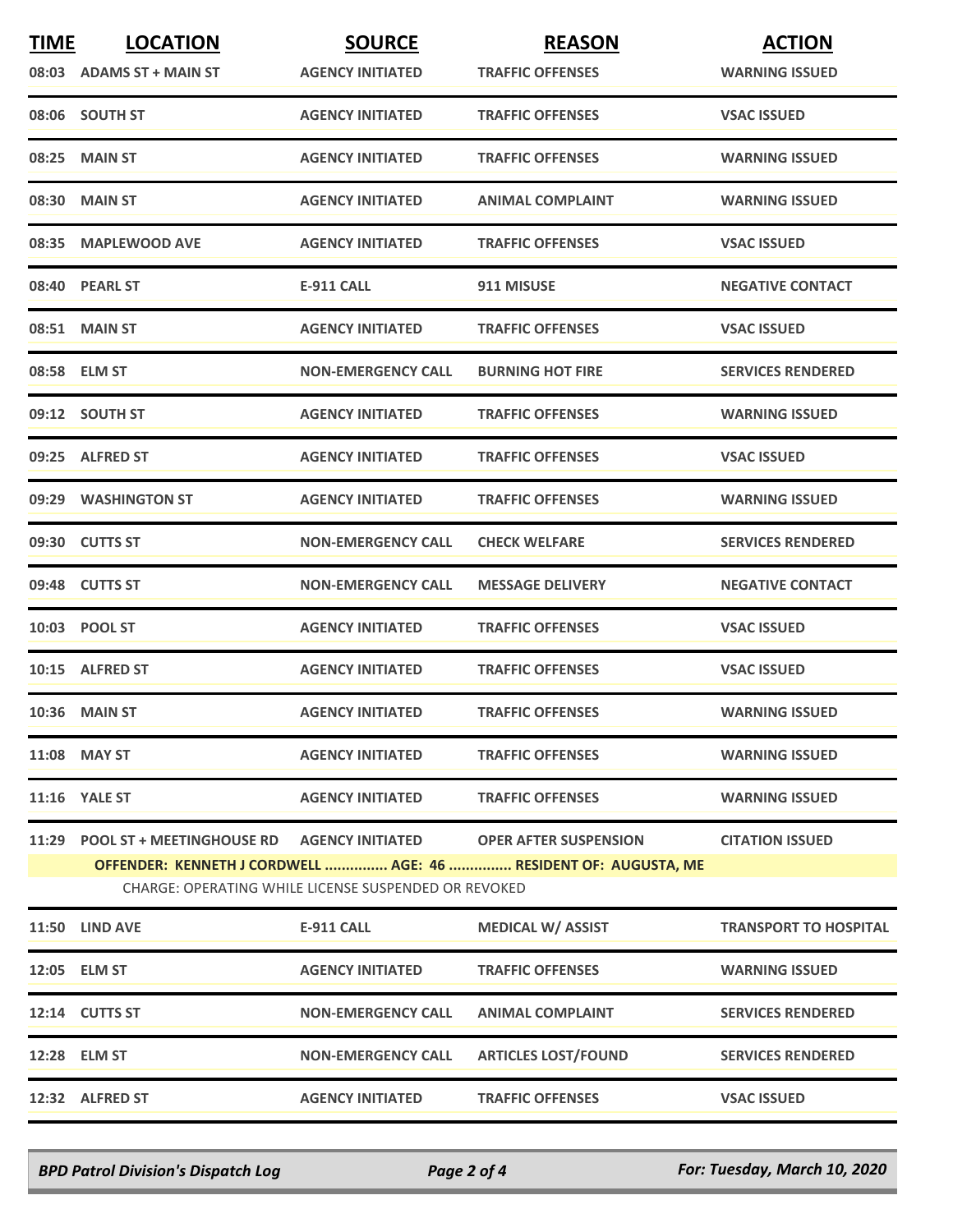| <b>TIME</b> | <b>LOCATION</b>      | <b>SOURCE</b>             | <b>REASON</b>              | <b>ACTION</b>             |
|-------------|----------------------|---------------------------|----------------------------|---------------------------|
|             | 12:34 ELM ST         | <b>AGENCY INITIATED</b>   | <b>TRAFFIC OFFENSES</b>    | <b>WARNING ISSUED</b>     |
|             | 12:55 ALFRED ST      | <b>AGENCY INITIATED</b>   | <b>TRAFFIC OFFENSES</b>    | <b>VSAC ISSUED</b>        |
|             | 13:15 OLD DOGS LN    | <b>AGENCY INITIATED</b>   | <b>TRAFFIC OFFENSES</b>    | <b>WARNING ISSUED</b>     |
|             | 13:22 FOSS ST        | <b>WALK-IN AT STATION</b> | <b>THEFT</b>               | <b>SERVICES RENDERED</b>  |
|             | 13:27 ALFRED ST      | <b>AGENCY INITIATED</b>   | <b>TRAFFIC OFFENSES</b>    | <b>WARNING ISSUED</b>     |
|             | 13:30 ALFRED ST      | <b>AGENCY INITIATED</b>   | <b>DOMESTIC COMPLAINTS</b> | <b>REPORT TAKEN</b>       |
|             | 13:43 MAIN ST        | <b>NON-EMERGENCY CALL</b> | <b>PARKING COMPLAINT</b>   | <b>SERVICES RENDERED</b>  |
|             | 13:46 CUTTS ST       | <b>WALK-IN AT STATION</b> | <b>ARTICLES LOST/FOUND</b> | <b>REPORT TAKEN</b>       |
|             | 14:10 ALFRED ST      | <b>AGENCY INITIATED</b>   | <b>TRAFFIC OFFENSES</b>    | <b>VSAC ISSUED</b>        |
|             | 14:12 GREEN ST       | <b>E-911 CALL</b>         | 911 MISUSE                 | <b>WARNING ISSUED</b>     |
|             | 14:22 HILLS BEACH RD | <b>E-911 CALL</b>         | 911 MISUSE                 | <b>SERVICES RENDERED</b>  |
|             | 14:23 ALFRED ST      | <b>WALK-IN AT STATION</b> | <b>PAPERWORK</b>           | <b>PAPERWORK SERVED</b>   |
|             | 14:33 WENTWORTH ST   | <b>NON-EMERGENCY CALL</b> | <b>PARKING COMPLAINT</b>   | <b>GONE ON ARRIVAL</b>    |
|             | <b>15:00 PIKE ST</b> | <b>NON-EMERGENCY CALL</b> | <b>SUSPICION</b>           | <b>SERVICES RENDERED</b>  |
|             | 15:05 ST MARYS ST    | <b>NON-EMERGENCY CALL</b> | <b>THEFT</b>               | <b>REPORT TAKEN</b>       |
|             | 15:46 ALFRED ST      | <b>WALK-IN AT STATION</b> | <b>PARKING COMPLAINT</b>   | <b>SERVICES RENDERED</b>  |
|             | 15:46 RIVER RD       | <b>AGENCY INITIATED</b>   | <b>TRAFFIC OFFENSES</b>    | <b>WARNING ISSUED</b>     |
|             | <b>15:55 MAIN ST</b> | <b>AGENCY INITIATED</b>   | <b>TRAFFIC OFFENSES</b>    | <b>WARNING ISSUED</b>     |
|             | 16:32 ELM ST         | <b>AGENCY INITIATED</b>   | <b>TRAFFIC OFFENSES</b>    | <b>VSAC ISSUED</b>        |
|             | 16:49 ALFRED ST      | <b>E-911 CALL</b>         | 911 MISUSE                 | <b>NO ACTION REQUIRED</b> |
|             | 16:52 MAIN ST        | <b>E-911 CALL</b>         | 911 MISUSE                 | <b>UNFOUNDED</b>          |
|             | 16:59 COMMODORE DR   | <b>WALK-IN AT STATION</b> | <b>MOTOR VEHICLE THEFT</b> | <b>REPORT TAKEN</b>       |
|             | 17:20 HILLS BEACH RD | <b>NON-EMERGENCY CALL</b> | 911 MISUSE                 | <b>SERVICES RENDERED</b>  |
|             | 17:31 BOULDER WAY    | <b>WALK-IN AT STATION</b> | <b>ARTICLES LOST/FOUND</b> | <b>NO ACTION REQUIRED</b> |
|             | 17:51 FRANKLIN ST    | <b>E-911 CALL</b>         | 911 MISUSE                 | <b>SERVICES RENDERED</b>  |

*BPD Patrol Division's Dispatch Log Page 3 of 4 For: Tuesday, March 10, 2020*